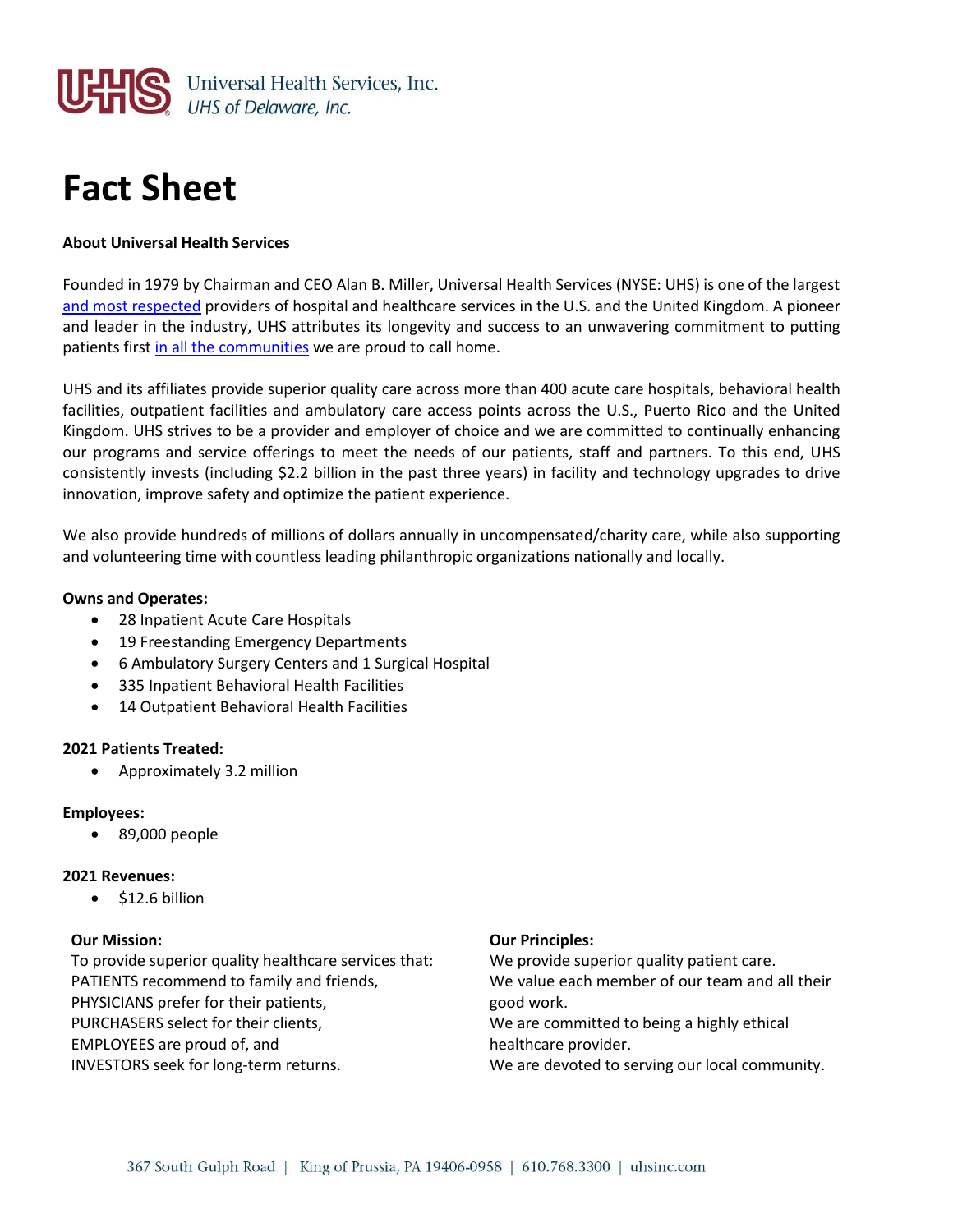## **UHS Clinical Quality Reputation, Accomplishments and Awards:**

We have a longstanding, independently validated and evidence-based record of providing quality healthcare services to patients and their families:

• All UHS hospitals are fully accredited by independent organizations including The Joint Commission (TJC) and/or Commission on Accreditation of Rehabilitation Facilities (CARF), whose rigorous clinical assessment protocols are widely respected throughout the healthcare industry. Many facilities also hold advanced specialty accreditations.

## *Behavioral Health Division*

- UHS BH facilities continue to routinely exceed the national average in TJC's Hospital-Based Inpatient Psychiatric Services (HBIPS) scores while also receiving other laudable distinctions. For example, in 2019, Hartgrove Hospital was the first hospital in the nation to be awarded a rigorous Disease-Specific Certification for Trauma-Informed Care from TJC.
- All UHS BH hospitals participate in CMS' Inpatient Psychiatric Facility Quality Reporting Program (IPFQR) used by over 1,500 BH hospitals across the U.S. to measure a broad set of evidence-based clinical practices linked to positive patient outcomes and are published on CMS' Hospital Compare web site. **UHS BH hospitals' aggregated results regularly exceed national averages and the scores of its major BH multi-facility competitors.**
- In 2021, approximately 360,000 UHS BH patients completed anonymous patient satisfaction surveys. On a five-point scale (1 being low and 5 being high), **UHS patients rated their overall satisfaction during this**  period at 4.4, with 91% indicating that they felt better after care<sup>1</sup>.
- In 2021, 170 UHS Behavioral Health facilities with 888 distinct treatment programs captured evidencebased clinical outcomes measures for nearly 310,000 patients. UHS continues to dramatically expand use of these tools to benchmark performance and enhance our patients' quality of life. **We are pleased that UHS can demonstrate that of patients measured, approximately 77% exhibited statistically meaningful**  improvement using patient self-report rating scales<sup>1</sup>.
- We measure loyalty using the question, "How likely would you be to recommend this facility to a friend or family member?" In 2021, the UHS Behavioral Health Division's Net Promoter Score was 37.1, which represents the **percent** of promoters minus the **percent** of detractors. This score is considered very good by industry standards.
- **Arrowhead Behavioral Health** (OH)**, Black Bear Treatment Center** (GA)**, Calvary Healing Center** (AZ), **La Amistad** (FL**), Schick Shadel Hospital** (WA), **Summit Oaks Hospital** (NJ), **Talbott Recovery Dunwoody** (GA), **University Behavioral Center** (FL), and **Wekiva Springs** (FL) earned Blue Cross Blue Shield's Blue Distinction® Center for Substance Use Treatment and Recovery.
- **PRIDE Institute (MN)** and **The Ridge Behavioral Health (KY)** among Newsweek's Best Addiction Treatment Centers 2021 list.
- **TMC Behavioral Health Center (Texas) earned Cigna Center of Excellence designation for Adult Mental Health in 2021. The program evaluates patient outcomes and cost data for network-participating providers.**
- **Texas NeuroRehab** earned Joint Commission's Gold Seal of Approval® for Brain Injury Rehabilitation by demonstrating continuous compliance with its performance standards. The Goal Seal is a symbol of quality that reflects the facility's commitment to providing safe and quality patient care.
- **Cygnet Health Care** facilities consistently maintain our high standards across the portfolio; 82% are rated Good or Outstanding by U.K. regulators.
- **Cygnet Meadows Mews** and **Cygnet Heathers** gained Approved Provider accreditation with Headway, the Brain Injury Association.

<sup>1</sup> UHS' 2021 By the Numbers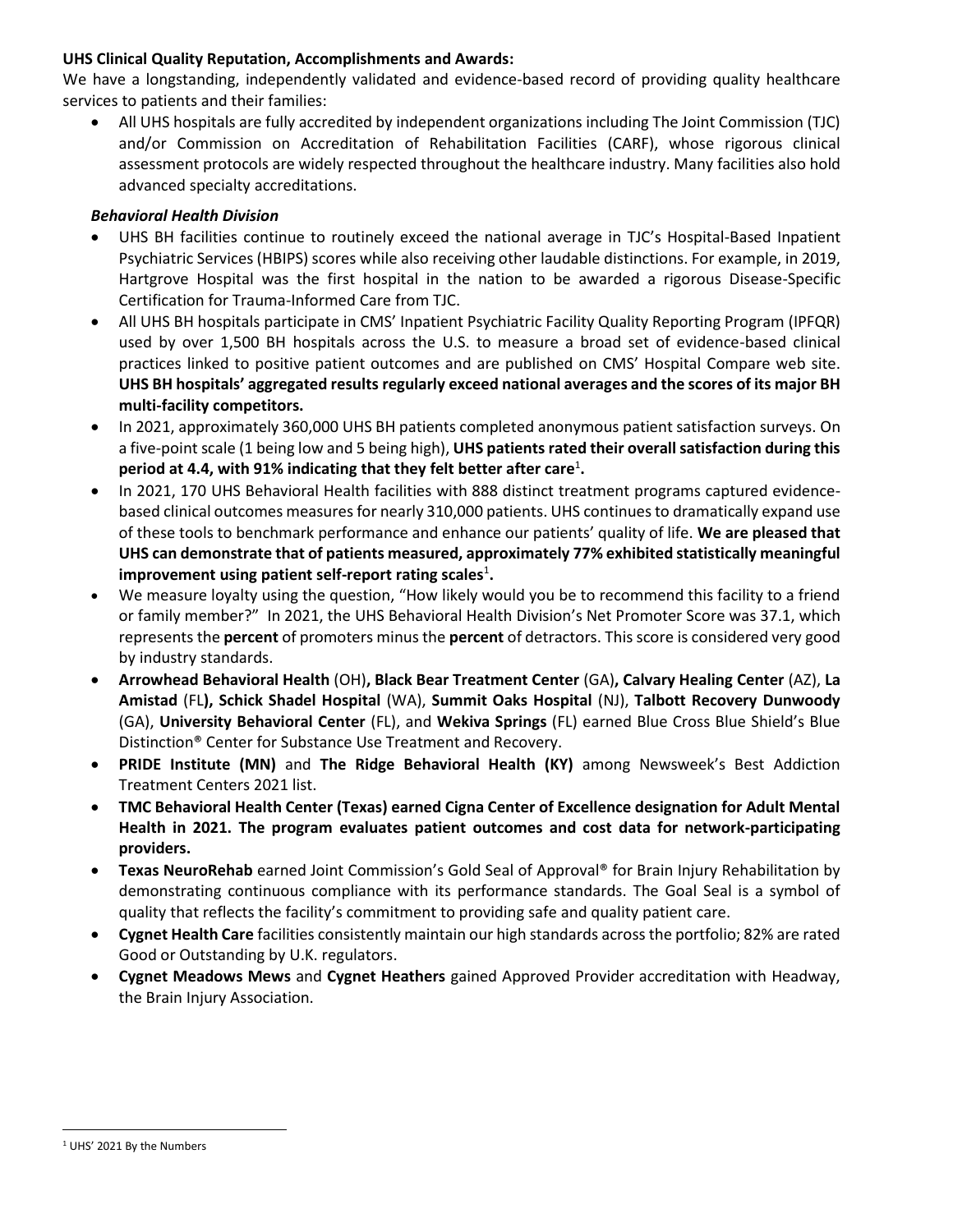## *Acute Care Division (medical-surgical hospitals and outpatient centers)*

Many quality awards and recognitions have been attained by our hospitals in the past 3 years, including:

- **Centers for Medicare & Medicaid Services (CMS)'** 5-star Medicare Hospital Compare Rating, the highest rating for quality from this organization
- **Leapfrog Group** "A" Hospital Safety Grade, Top General and Top Teaching Hospital designations
- **U.S. News & World Report's** Best Regional Hospital
- **Healthgrades®** Patient Safety Excellence Award™ recognizing hospitals in the top 10% in the nation for patient safety, with lowest occurrences of 14 preventable patient safety events
- **Healthgrades®** America's 50 Best Hospitals for Cardiac Surgery and America's 100 Best Hospitals for Cardiac Care, General Surgery, Joint Replacement and Prostate Surgery
- **The Joint Commission** and the **American Heart Association®/American Stroke Association**® Comprehensive Stroke Center, one of about 4% of U.S. hospitals
- **The Joint Commission and the American Heart Association®** Advanced Certification as a Primary Heart Attack Center
- **American Heart Association®/American Stroke Association's**® Get With The Guidelines® Target: Stroke Honor Roll Elite Plus
- **American Heart Association®/American Stroke Association's**® Get With The Guidelines® Gold Plus Stroke Quality Achievement Award
- **American Heart Association®/ American Stroke Association's®** Heart-Check Mark for Advanced Primary Stroke Center Certification
- **American Heart Association® Mission: Lifeline®** Gold Plus STEMI Receiving Center Quality Achievement Award
- **American College of Cardiology's** NCDR Chest Pain MI Registry Gold Performance Achievement Award, an honor given to only 124 hospitals nationwide
- **National Hospital Organ Donation Campaign Award**
- **World Health Organization (WHO) and the United Nations Children's Fund (UNICEF) Baby-Friendly Hospital Initiative (BFH),** a global program to recognizing hospitals that offer an optimal level of care for infant feeding and mother/baby bonding
- **International Board of Lactation Consultant Association®** Examiner's Award of Excellence in lactation
- **TJC's** Gold Seal of Approval for Total Hip and Total Knee Replacement
- **Women's Choice Awards** for America's Best Hospitals for Patient Safety, America's Best Hospitals for Bariatric Surgery, America's Best Hospitals for Emergency Care, America's Best Hospitals for Obstetrics, and America's Best Stroke Centers
- **Newsweek's World's** Best Hospitals 2022 United States
- **Society for Obstetric Anesthesia and Perinatology's** Center of Excellence designation, recognizing just 70 institutions and programs worldwide that demonstrate excellence in obstetric anesthesia care, sets a benchmark level of expected care to improve the standards nationally, and provides a broad surrogate quality metric of institutions providing obstetric anesthesia care.
- **Blue Cross Blue Shield's** Blue Distinction Center / Blue Distinction Center + Designation Knee and Hip Replacement
- **Blue Cross Blue Shield's** Blue Distinction Center / Blue Distinction Center + Designation Maternity Care
- **Blue Cross Blue Shield's** Blue Distinction Center / Blue Distinction Center + Designation Bariatric Surgery
- **Blue Cross Blue Shield's** Blue Distinction Center Spine Surgery

## **Business and Financial Stewardship Recognition:**

UHS is respected for its financial stewardship and business success in the healthcare industry. The company has built an impressive record of achievement and performance, growing since inception into a Fortune 500 corporation with annual revenues of \$12.6 billion. UHS has been recognized with awards and esteemed rankings including:

• *Fortune Magazine* World's Most Admired Companies for 12 Years in a Row (including 2022)